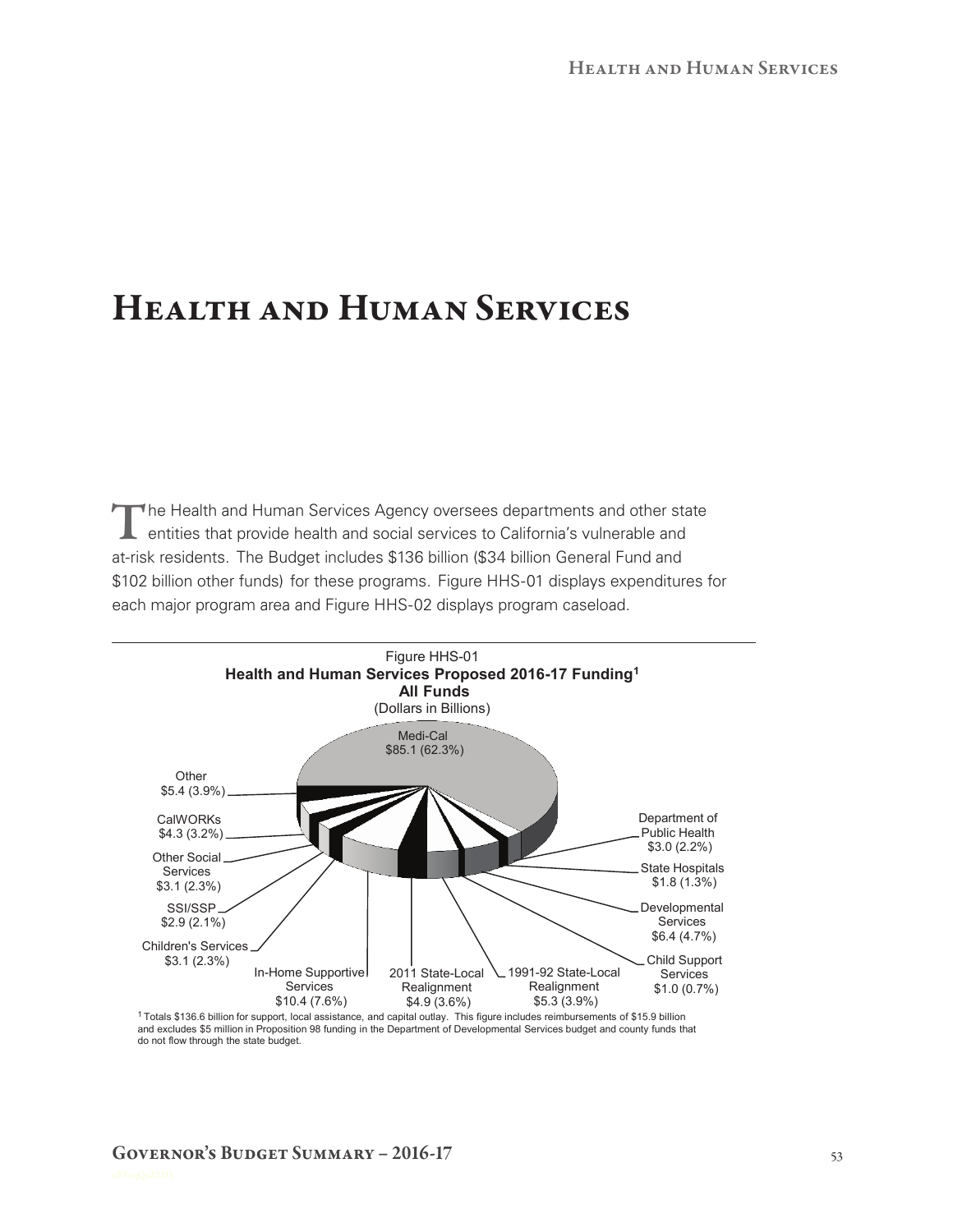|                                                                     | Figure HHS-02  |                 |           |  |  |  |  |  |
|---------------------------------------------------------------------|----------------|-----------------|-----------|--|--|--|--|--|
| <b>Major Health and Human Services Program Caseloads</b>            |                |                 |           |  |  |  |  |  |
|                                                                     | 2015-16        | 2016-17         |           |  |  |  |  |  |
|                                                                     | <b>Revised</b> | <b>Estimate</b> | Change    |  |  |  |  |  |
| Medi-Cal                                                            | 13,276,300     | 13,478,400      | 202,100   |  |  |  |  |  |
| California Children's Services (CCS) <sup>a</sup>                   | 14.820         | 13.113          | $-1,707$  |  |  |  |  |  |
| <b>CalWORKs</b>                                                     | 507,615        | 496,558         | $-11,057$ |  |  |  |  |  |
| CalFresh                                                            | 1,916,132      | 2,043,270       | 127,138   |  |  |  |  |  |
| SSI/SSP                                                             | 1,301,167      | 1,311,082       | 9,915     |  |  |  |  |  |
| (support for aged, blind, and disabled)                             |                |                 |           |  |  |  |  |  |
| Child Welfare Services <sup>b</sup>                                 | 142,063        | 143,172         | 1,109     |  |  |  |  |  |
| <b>Foster Care</b>                                                  | 45,071         | 45,702          | 631       |  |  |  |  |  |
| <b>Adoption Assistance</b>                                          | 84,812         | 84.844          | 32        |  |  |  |  |  |
| In-Home Supportive Services                                         | 463,537        | 489,775         | 26,238    |  |  |  |  |  |
| <b>Regional Centers</b>                                             | 290.496        | 302,419         | 11.923    |  |  |  |  |  |
| State Hospitals <sup>c</sup>                                        | 7.313          | 7.323           | 10        |  |  |  |  |  |
| Developmental Centers <sup>d</sup>                                  | 1,011          | 847             | $-164$    |  |  |  |  |  |
| <b>Vocational Rehabilitation</b><br>$\cdots$ $\cdots$ $\cdots$<br>. | 27,686         | 27,686          | 0         |  |  |  |  |  |

a Represents unduplicated quarterly caseload in the CCS Program. Does not include Medi-Cal CCS clients.

b Represents Emergency Response, Family Maintenance, Family Reunification, and Permanent Placement service areas on a monthly basis. Due to transfers between each service area, cases may be reflected in more than one service area.

c Represents the year-end population.

d Represents average in-center population as of January 31 each year.

California continues its implementation of federal health care reform, which has enabled millions of Californians to obtain health care coverage. Many Californians now have access to affordable, quality health care coverage through Covered California. California also expanded Medi‑Cal to cover childless adults and parent/caretaker relatives with incomes up to 138 percent of the federal poverty level, and expanded Medi-Cal mental health and substance use disorder benefits.

### Federal Actions Continue To Increase State Costs

Several federal actions over the last few years have directly increased state costs. These increased costs are reflected in the Budget as follows:

• Chapter 31, Statutes of 2014 (SB 857), shifted pregnant women on Medi-Cal with "pregnancy‑only" Medi‑Cal benefits who are between 138 and 213 percent of the federal poverty level to Covered California to ensure comprehensive coverage, with the state paying the cost for premiums and cost-sharing. The proposal was expected to save more than \$100 million in General Fund costs annually when fully implemented. The state sought a waiver to implement these changes, but the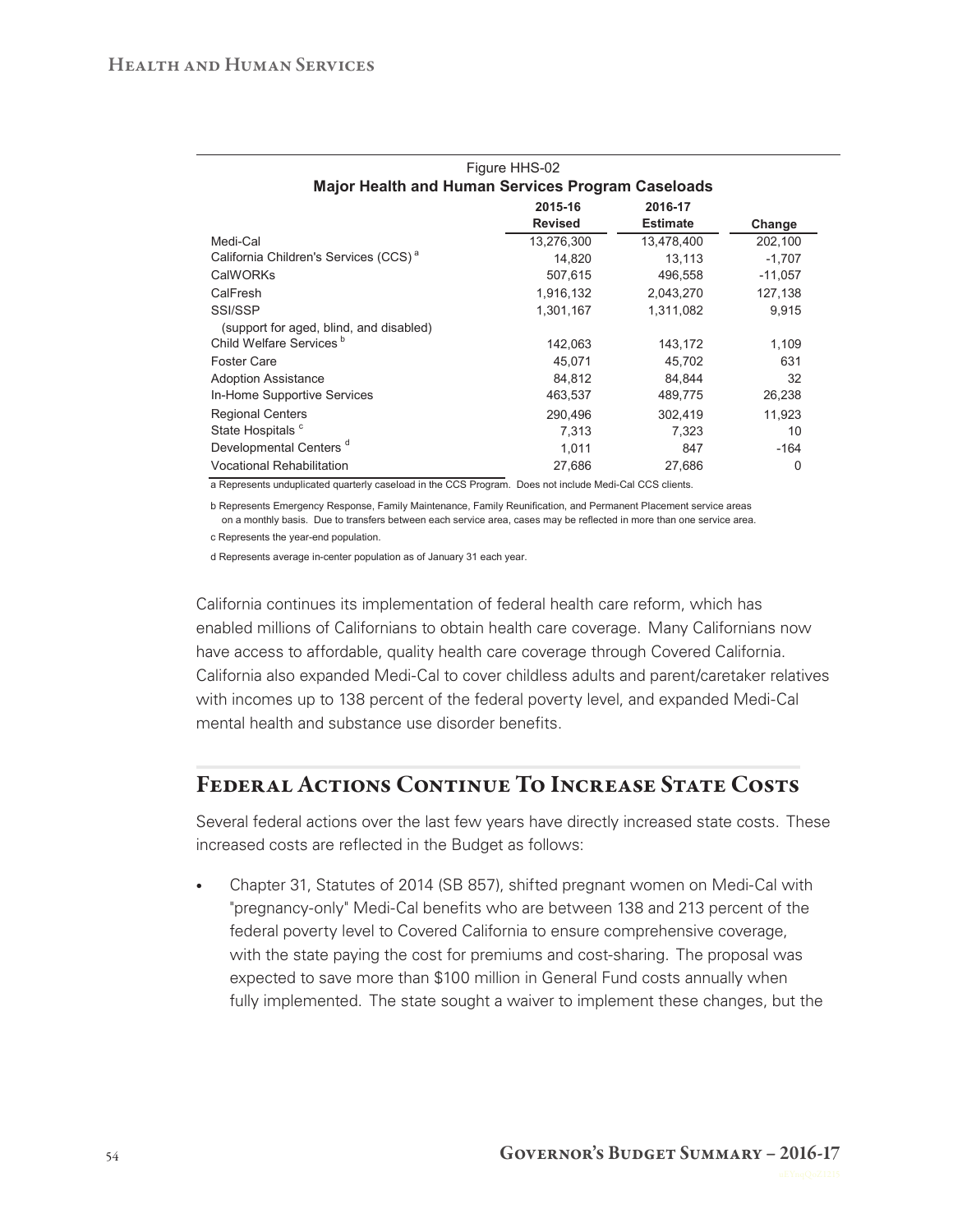waiver was not approved because the federal government now considers Medi-Cal pregnancy‑only coverage to be comprehensive coverage.

- The federal government requires that states provide Behavioral Health Treatment as a required benefit under Medi‑Cal. This benefit will cost approximately \$91 million General Fund in the budget year.
- The federal Department of Labor issued regulations entitling home care providers to payment for overtime, travel time between recipients, and wait time related to doctor visits. The federal rules affect all home care workers, including the following state-funded programs: In-Home Supportive Services, Waiver Personal Care Services, and Developmental Services. These regulations will lead to over \$440 million annually in additional state costs.

There have also been recent federal actions in the health and human services area that have created substantial fiscal uncertainty for California. The impact of these actions is currently unknown, but could cost the state billions of dollars annually.

- In June 2015, the federal government released a proposed regulation pertaining to Medicaid managed care programs. There are several components of the proposed regulation that could negatively impact California's Medicaid managed care program and result in General Fund costs potentially in the billions of dollars annually. The federal government has indicated it intends to finalize the regulation in the first half of 2016.
- In 2011, the federal government published a proposed regulation regarding Medicaid fee-for-service access standards and monitoring and issued the final regulation in October 2015. The final regulation is significantly improved from the initial proposal, but there are still costly provisions for states seeking to provide timely access to services and setting fee-for-service payment policies.
- The federal government recently indicated it would be implementing a change in how California has historically claimed Disproportionate Share Hospital funding for public safety net hospitals and that the change would likely be applied retroactively. This change could result in tens of millions in lost revenue to public safety net hospitals and associated General Fund costs over the next two years.
- • California and the federal government reached an agreement on the Section 1115 Waiver renewal that begins January 1, 2016. While the exact magnitude is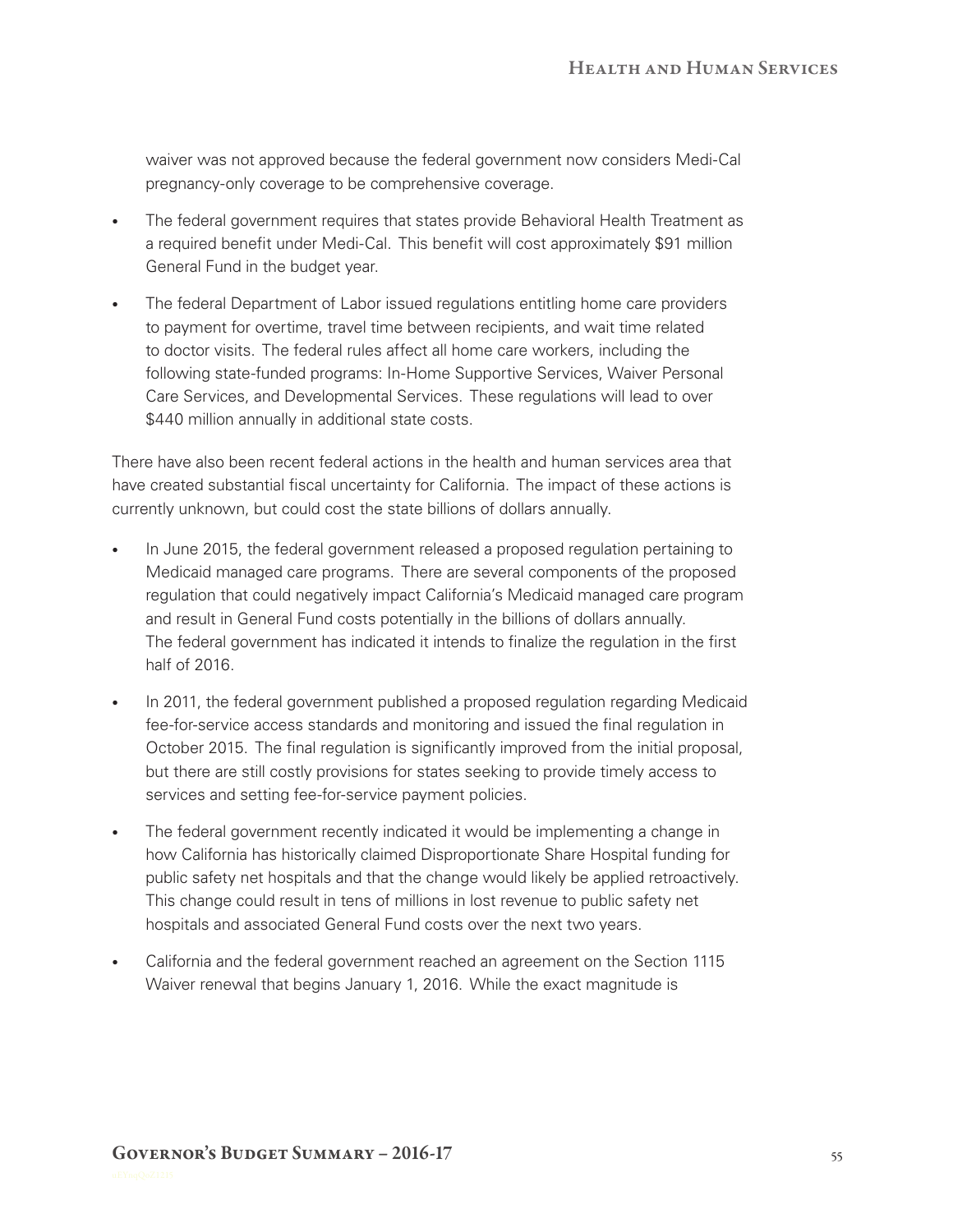unknown, the Waiver reduced funding for public hospitals and will result in negative General Fund impacts over the next few years.

• The federal government, through the state Department of Public Health, determined that the state's developmental centers are noncompliant with federal regulations and should be decertified, thereby becoming ineligible for federal funding. The state entered into a settlement agreement for the decertified units at the Sonoma Developmental Center to keep federal funds available until either July 1, 2016 or July 1, 2017, depending on the state's continued compliance with the agreement. Discussions are ongoing over the decertification of the Porterville and Fairview Developmental Centers. The state must make substantial progress in closing all of the developmental centers outside the secured treatment area at Porterville to maintain federal funds. Delays could cost the state hundreds of millions if the federal government decertifies the centers.

### Department of Health Care Services

Medi‑Cal, California's Medicaid program, is administered by the Department of Health Care Services (DHCS). Medi‑Cal is a public health care coverage program that provides comprehensive health care services at no or low cost for low‑income individuals. The federal government mandates basic services, including: physician services; family nurse practitioner services; nursing facility services; hospital inpatient and outpatient services; laboratory and radiology services; family planning; and early and periodic screening, diagnosis, and treatment services for children. In addition to these mandatory services, the state provides optional benefits such as outpatient drugs, home and community-based services, and medical equipment. DHCS also operates the California Children's Services and the Primary and Rural Health programs, and oversees county-operated community mental health and substance use disorder programs.

Since 2012-13, total Medi-Cal benefit costs grew at an average of 22 percent annually to \$87.9 billion in 2015-16 because of a combination of health care cost inflation, program expansions, and caseload growth. Medi‑Cal General Fund spending is projected to increase 8 percent from \$17.7 billion in 2015-16 to \$19.1 billion in 2016-17.

The Budget assumes that caseload will increase approximately 8.1 percent from 2014‑15 to 2015-16 and 1.5 percent from 2015-16 to 2016-17. Recent caseload trends reflect a larger increase in the current fiscal year (727,000), with more typical growth (62,000) by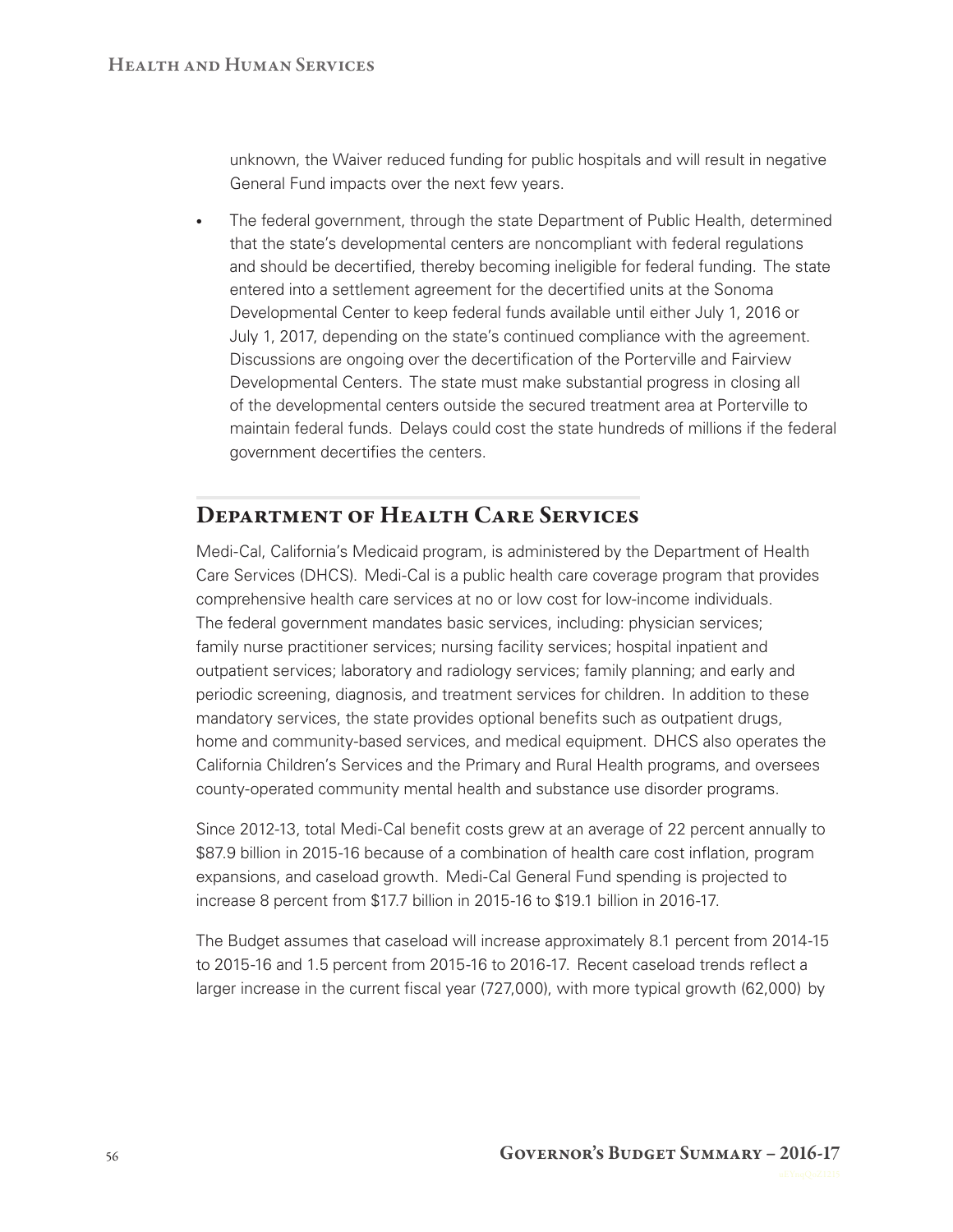2016‑17. With these trends, over a third of the state's total population will be enrolled in Medi-Cal, with total caseload expected to be 13.5 million in 2016-17.

Compared to other states, California is providing higher levels of Medicaid services while receiving lower federal reimbursements and maintaining lower-than-average costs per case. The Federal Medical Assistance Percentage (FMAP) determines the level of federal financial support for the Medi‑Cal program. California has generally had an FMAP of 50 percent (the minimum percentage authorized under federal law) since the inception of the Medicaid program in 1965. California's FMAP percentage is lower than the national average and is lower than those of neighboring states. Oregon, Nevada, and Arizona currently have FMAP percentages of 64 percent, 65 percent, and 69 percent, respectively. The state's FMAP percentage is also substantially lower than Mississippi's 74 percent FMAP percentage, currently the highest in the country.

Furthermore, the Medi-Cal program cost per case is lower than the national average (28<sup>th</sup> out of 50 states plus the District of Columbia). According to data from federal fiscal year 2011, California's cost per case of \$6,108 was lower than the national average of \$6,502. The highest cost per case state is Massachusetts (\$11,091) and the lowest is Nevada (\$4,010).

California is one of 31 states (including the District of Columbia) that implemented the optional expansion under federal health care reform, which expanded Medi‑Cal eligibility to all parent/caretaker relatives and childless adults under 138 percent of the federal poverty level (FPL). In addition, California provides coverage for pregnant women up to 322 percent of FPL (which is the highest of any Medicaid program in the nation), and 138 percent of FPL for parents and caretaker relatives (4<sup>th</sup> highest in the nation).

Significant Adjustments:

- Extension of Full-Scope Medi-Cal Coverage to Undocumented Children— Chapter 18, Statutes of 2015 (SB 75), expands full‑scope Medi‑Cal benefits to undocumented children under 19 years of age. The Budget includes \$182 million (\$145 million General Fund) to provide full‑scope benefits to 170,000 children. The provision of this benefit is scheduled to begin by May 1, 2016.
- County Medi-Cal Administration— County workers conduct Medi-Cal eligibility work on behalf of the state. Medi-Cal caseload continues to grow significantly post implementation of the Affordable Care Act, and the system built to automate eligibility determinations is not yet completely functional. The Budget provides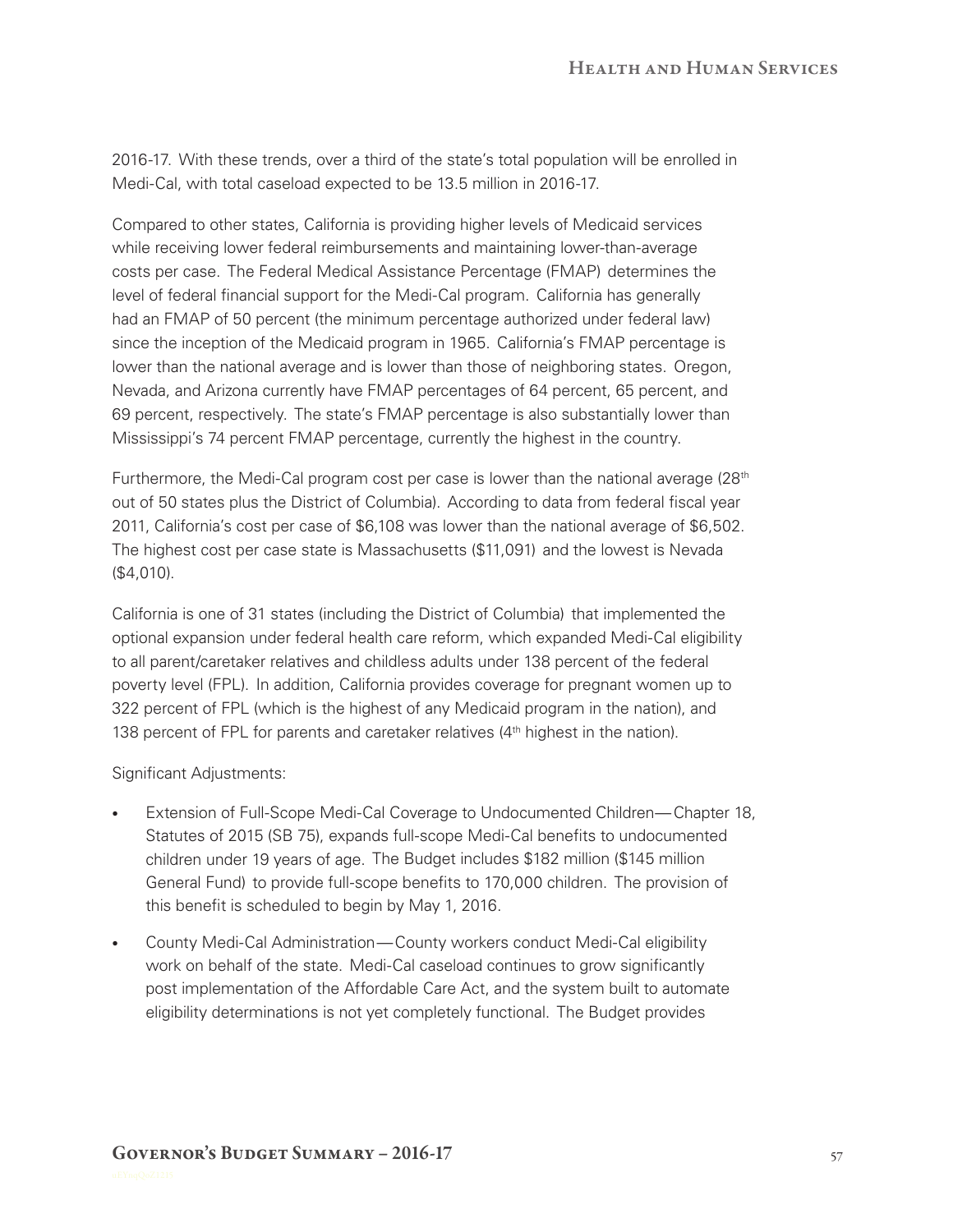counties an additional \$169.9 million (\$57 million General Fund) in 2016‑17 and the following year to administer the program. Once the eligibility system is stabilized, the state will conduct time studies to inform a new Medi‑Cal county administration budgeting methodology.

### Health Care Reform Implementation

In 2013, California implemented significant portions of the Affordable Care Act. Covered California, the state's insurance marketplace, has provided affordable health insurance, including plans subsidized with federally funded tax subsidies and products for small businesses, beginning January 1, 2014.

In addition, the Medi-Cal program was expanded in two ways:

- The mandatory expansion simplified eligibility, enrollment, and retention rules, making it easier to get on and stay on the program.
- The optional expansion extended eligibility to adults without children, and parent and caretaker relatives with incomes up to 138 percent of the federal poverty level.

Significant reforms in the individual and small group insurance markets also took effect January 1, 2014. Most health plans and insurers in California are required to cover the 10 essential health benefits required by federal law: ambulatory patient services; emergency services; hospitalization; maternity and newborn care; mental health, including behavioral health treatment; prescription drugs; rehabilitative and habilitative services and devices; laboratory services; preventive and wellness services and chronic disease management; and pediatric oral and vision care.

With these reforms, the Medi-Cal caseload will increase from 7.9 million in 2012-13 to a projected 13.5 million in 2016‑17, covering over a third of the state's population. In addition, 1.5 million people will be enrolled in Covered California by the end of 2015-16. Covered California is now a self-sustaining entity primarily through the fees it assesses on qualified health plans to fund its operating budget.

The Budget assumes net costs of \$4 billion (\$1.9 billion General Fund) in 2016‑17 for the cost of the mandatory Medi-Cal expansion. Additionally, the federal government will pay 100 percent of the cost of the optional expansion for the first three years. Beginning in 2017, the state assumes a 5‑percent share for the optional expansion population. By 2020-21, the federal share will have decreased to 90 percent and the state will pay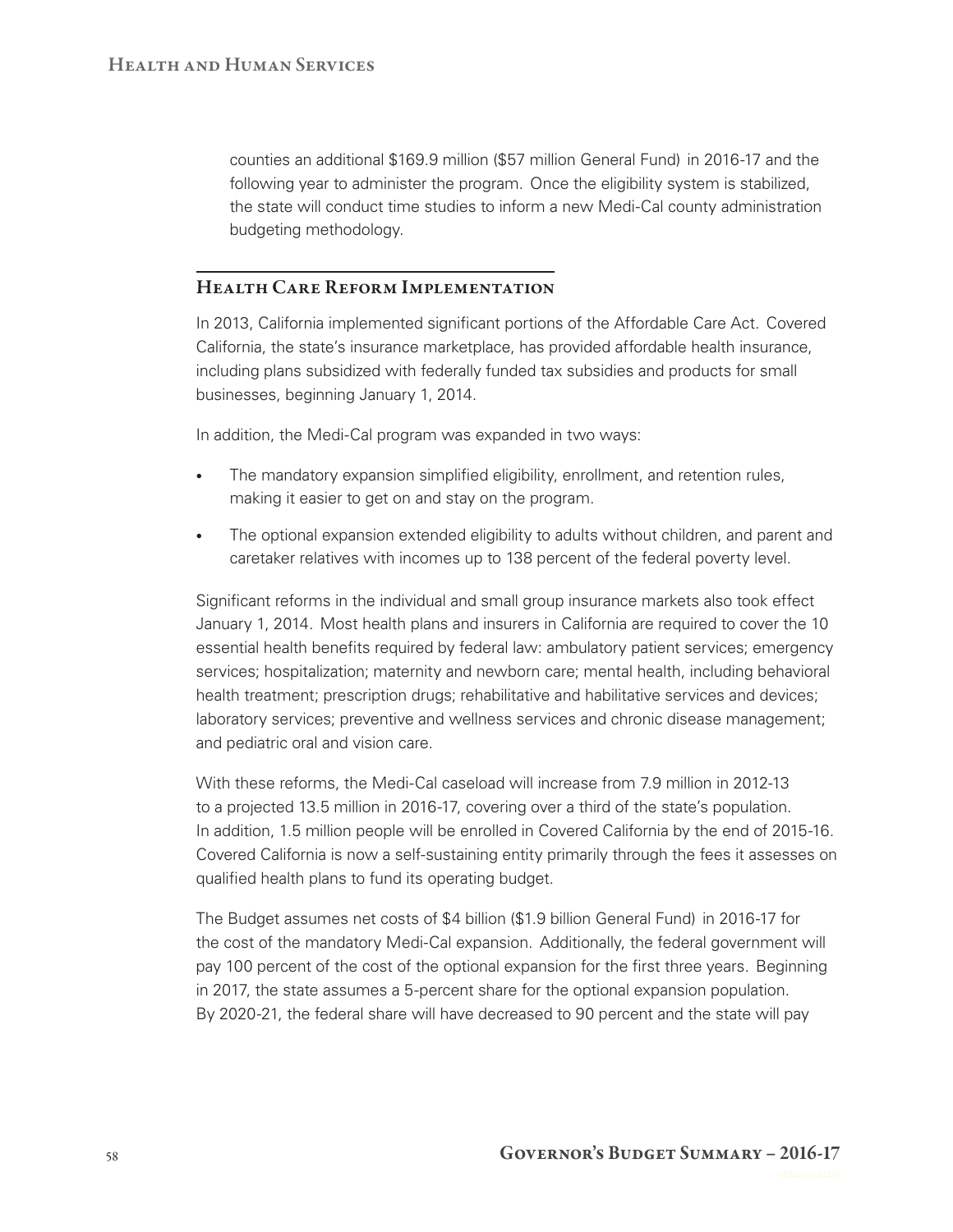10 percent. The Budget assumes costs of \$13.7 billion (\$551.5 million General Fund) in 2016-17 for the state's share of costs for the optional Medi-Cal expansion.

#### 1991-92 State-Local Realignment Health Account Redirection

Under the Affordable Care Act, county costs and responsibilities for indigent health care are decreasing as more individuals gain access to health care coverage. The state-based Medi-Cal expansion has resulted in indigent care costs previously paid by counties shifting to the state, contributing to significant increases in state costs.

Chapter 24, Statutes of 2013 (AB 85), modified the 1991 Realignment Local Revenue Fund (LRF) distributions to capture and redirect savings counties are experiencing from the implementation of federal health care reform. The net savings are redirected for county CalWORKs expenditures, which saves the state General Fund on the CalWORKs program. County savings are estimated to be \$741.9 million in 2015‑16 and \$564.5 million in 2016‑17. However, actual county savings in 2013‑14 were \$151.7 million lower than estimated and the Budget assumes reimbursement of this amount to counties in 2016-17. The estimates for 2016-17 will be updated in the May Revision using more current data from the counties. As mentioned earlier in this Chapter, the 1115 Waiver and other actions pending by the federal government may further impact the savings reported by counties.

LRF sales tax revenues are first allocated to base funding to the subaccounts (Mental Health, Health, Social Services, and CalWORKs) within the fund. Any sales tax revenues deposited into the LRF in excess of base funding are distributed through various growth formulas. These growth funds are first distributed to fund cost increases in social services programs, followed by County Medical Services Program growth pursuant to a statutory formula. Any remaining growth funds, or general growth, are distributed to each of the subaccounts within the LRF.

AB 85 established two new subaccounts within the LRF beginning in 2013-14: (1) the Family Support Subaccount, which receives sales tax funds redirected from the Health Subaccount, as noted above, and then redistributes to counties in lieu of General Fund for the CalWORKs program, and (2) the Child Poverty and Family Supplemental Support Subaccount, which receives base and growth revenues dedicated solely towards funding increases to CalWORKs grant levels. Additionally, under AB 85, the Health Subaccount receives a fixed 18.5 percent of general growth funds, while the Mental Health Subaccount continues to receive general growth without any changes to the original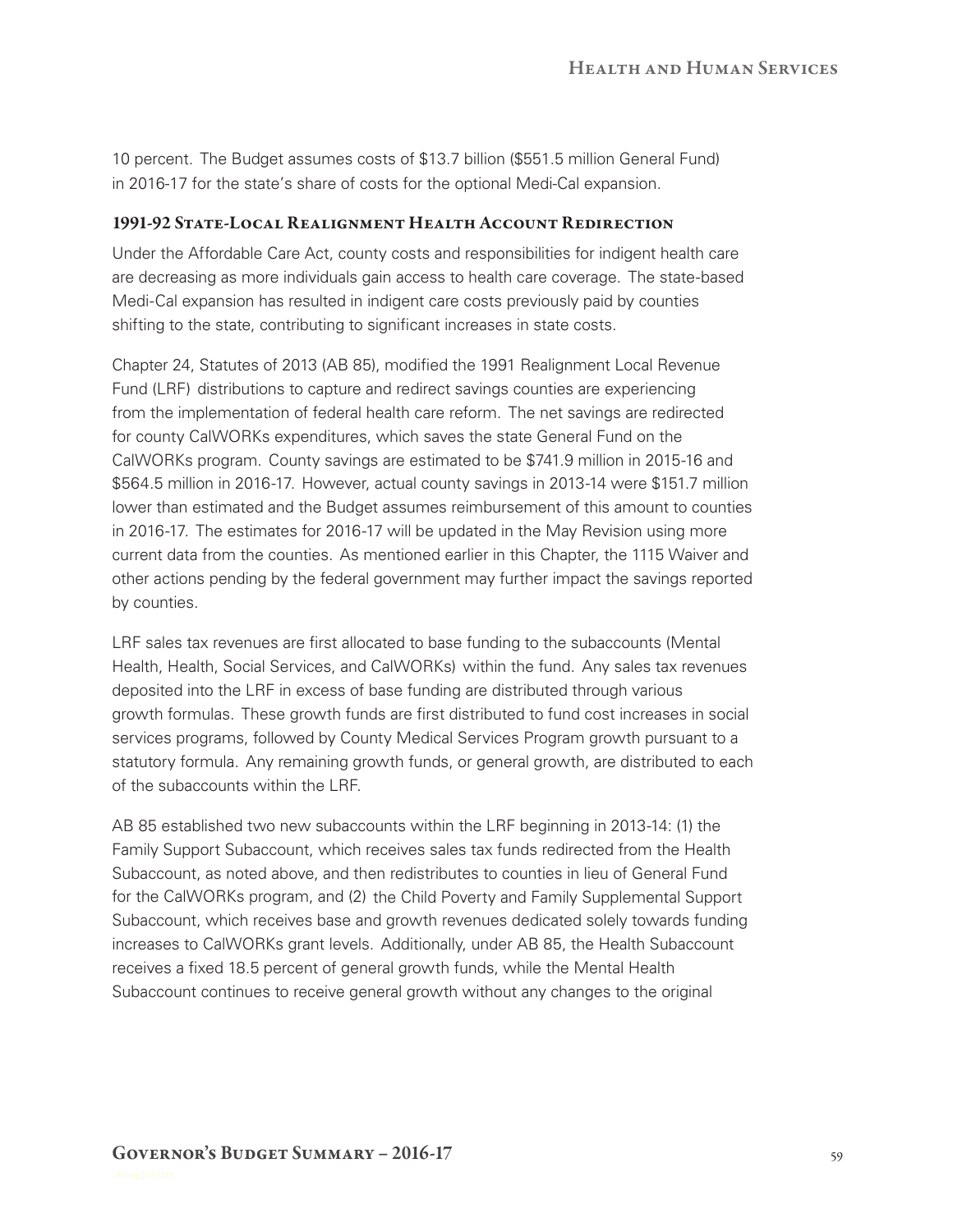statutory formula. The Child Poverty and Family Supplemental Support Subaccount receives any remaining general growth funds.

Based on current revenue estimates, the Child Poverty and Family Supplemental Support Subaccount is projected to receive \$241.5 million in base and growth funds in 2015-16, plus an additional \$69.5 million in carryover funding from the prior fiscal year. These funds will be used to fund the two 5-percent increases to CalWORKs grant levels that took effect on March 1, 2014 and April 1, 2015, which are estimated to cost \$326 million in 2015‑16 and \$319.8 million in 2016‑17. Total deposits to the Child Poverty and Family Supplemental Support Subaccount in 2016‑17 are projected to be \$302.4 million. The Budget includes \$15 million General Fund in 2015‑16 and \$17.4 million General Fund in 2016‑17 to provide the remaining funding needed for the grant increases.

#### Mental Health and Substance Use Disorder Services

California expanded the mental health and substance use disorder benefits available to those eligible for Medi‑Cal as part of its implementation of the Affordable Care Act. The Budget includes the costs of the expansion of these benefits.

DHCS sought a waiver from the federal Centers for Medicare and Medicaid Services to provide better coordination and a continuum of care for substance use disorder treatment services, including residential treatment services which would be unavailable for most beneficiaries absent a waiver. The waiver amendment, which was approved in August 2015 and is included in the Medi-Cal 2020 Waiver, will allow state and county officials more authority to select quality providers to provide substance use disorder treatment, assessments, and case management. To participate in the waiver, counties which must opt in by submitting an implementation plan to DHCS, which expects over 50 counties to begin participating by the end of the budget year. The Budget includes \$90.9 million (\$32.5 million General Fund) for residential treatment services expanded under the new waiver.

Existing law also requires DHCS, in collaboration with stakeholders, to create a Performance Outcomes System to track outcomes of Medi-Cal Specialty Mental Health Services for children and youth. DHCS continues to work with stakeholders to identify key components of the system and finalize the outcome measures that will be prioritized for data collection. The Budget includes \$11.9 million General Fund for implementation of this system, including county collection of assessment data and related training to better report on participant outcomes.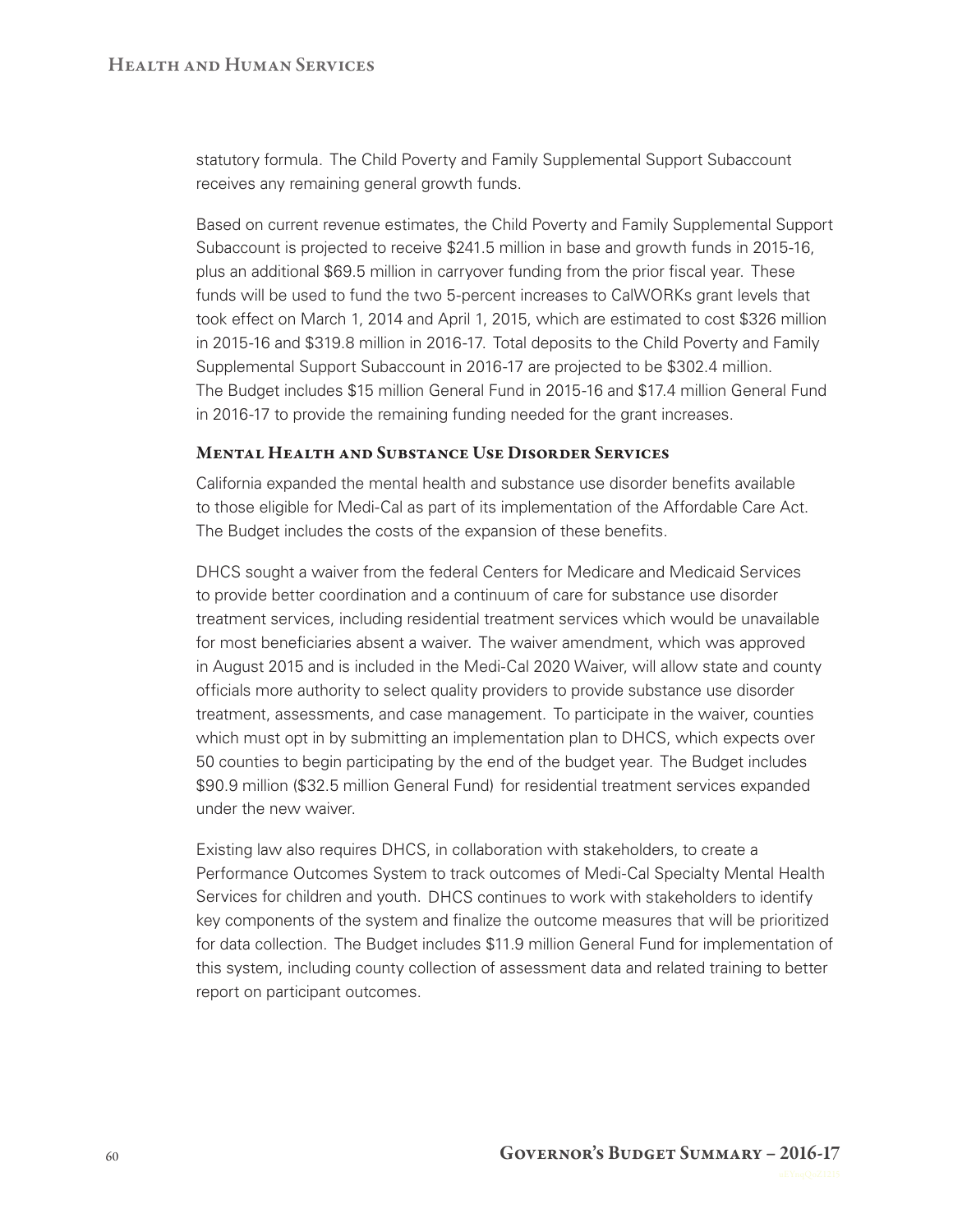### Managed Care Organization Tax

Chapter 33, Statutes of 2013 (SB 78), authorized a tax on the operating revenue of Medi-Cal managed care plans based on the state sales tax rate. This tax offset General Fund spending in the Medi-Cal program by approximately \$1 billion annually. The federal government released guidance in 2014 indicating that the current tax is impermissible under federal Medicaid regulations. California's current tax expires at the end of 2015‑16.

The 2015 Governor's Budget proposed to amend the scope of the tax in order to: comply with federal requirements by broadening the tax to apply to nearly all managed care plans; continue to offset General Fund expenditures in the Medi‑Cal program by \$1 billion annually; and restore the 7‑percent reduction in hours for recipients of In‑Home Supportive Services. The 2015 Budget Act restored the 7‑percent reduction in the In‑Home Supportive Services program for one year using General Fund dollars, but the Administration's proposed tax extension has not been passed by the Legislature. The Governor called a special session in June 2015 to address the proposed tax.

Calendar year 2017 is the first year that the state will share the costs of the optional expansion population under federal health care reform. To serve the 3.4 million residents now receiving coverage, the Budget allocates \$740 million General Fund for the state's 5‑percent share of costs (on a half‑year basis). These costs will eventually reach \$1.8 billion General Fund annually by 2020‑21. The managed care organization tax remains a critical component of maintaining Medi‑Cal program funding that allows for the coverage of the expanded population and for future provider rate increases.

The Budget proposes a tax reform package to extend a federally allowable managed care organization tax. The Budget also assumes that revenues from the tax be placed in a special fund and be used to restore the 7-percent reduction to the In-Home Supportive Services (\$236 million annually). Finally, the Budget assumes the tax is in place for three years starting in 2016-17.

### Coordinated Care Initiative

Under the Coordinated Care Initiative (CCI), persons eligible for both Medicare and Medi-Cal (dual eligibles) receive medical, behavioral health, long-term supports and services, and home and community-based services coordinated through a single health plan. The coordination of care for dual eligibles has the potential to reduce costs and improve care over the long term. These changes are being implemented through a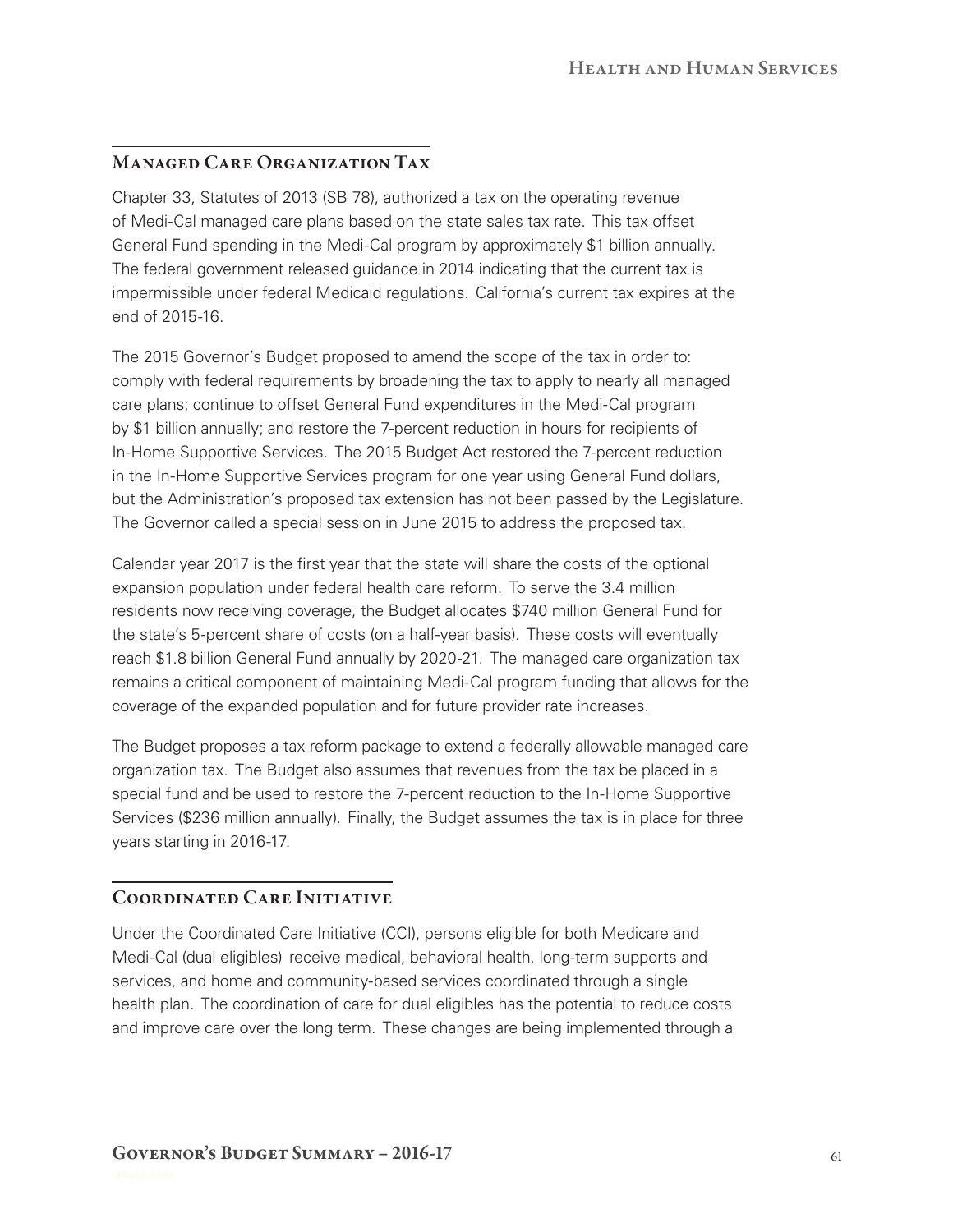federal demonstration project known as Cal MediConnect. The CCI is also mandatorily enrolling most other dual eligibles in managed care plans for their Medi-Cal benefits only and integrating long‑term services and supports for Medi‑Cal‑only beneficiaries. The CCI was intended to operate in eight counties: Alameda, Los Angeles, Orange, Riverside, San Bernardino, San Diego, San Mateo, and Santa Clara. Under CCI, the state is in the process of starting to collectively bargain with In‑Home Supportive Services (IHSS) workers in the counties that have implemented the CCI. The CCI also includes a new IHSS maintenance of effort for counties that replaces the old county share of cost.

The following changes have occurred since creation of the program:

- More than 100,000 participants were exempted, including Medicare Special Needs Plans and certain categories of Medi‑Cal beneficiaries based on age or health condition.
- Implementation was delayed until 2014, and Alameda County will no longer participate in the demonstration. Passive enrollment is now complete in six of the seven demonstration counties, with passive enrollment in Orange County still in progress.
- Medicare and Medicaid savings were intended to be shared 50-50 with the federal government. However, the federal government reduced the amount of savings California was allowed to retain to approximately 25 to 30 percent.
- To help pay for Cal MediConnect implementation, the federal government allowed a 4‑percent tax on managed care organizations through June 30, 2016. However, the federal government has indicated the tax is inconsistent with federal Medicaid regulations and will not be allowed to continue without major modifications.
- As of November 1, 2015, approximately 69 percent of eligible participants have opted out of, or disenrolled from, the demonstration compared to initial projections of approximately 33 percent. The opt-out rate is around 83 percent for IHSS beneficiaries, and participation varies widely by county.
- Due to revised federal Fair Labor Standards Act requiations, IHSS providers are entitled to overtime compensation. Because the CCI replaced the county share of cost with a cost cap based on 2011-12 expenditure levels plus annual growth of 3.5 percent, the overtime rule has significantly increased the state's IHSS costs. The cost cap applies to all 58 counties, not just the seven counties implementing CCI.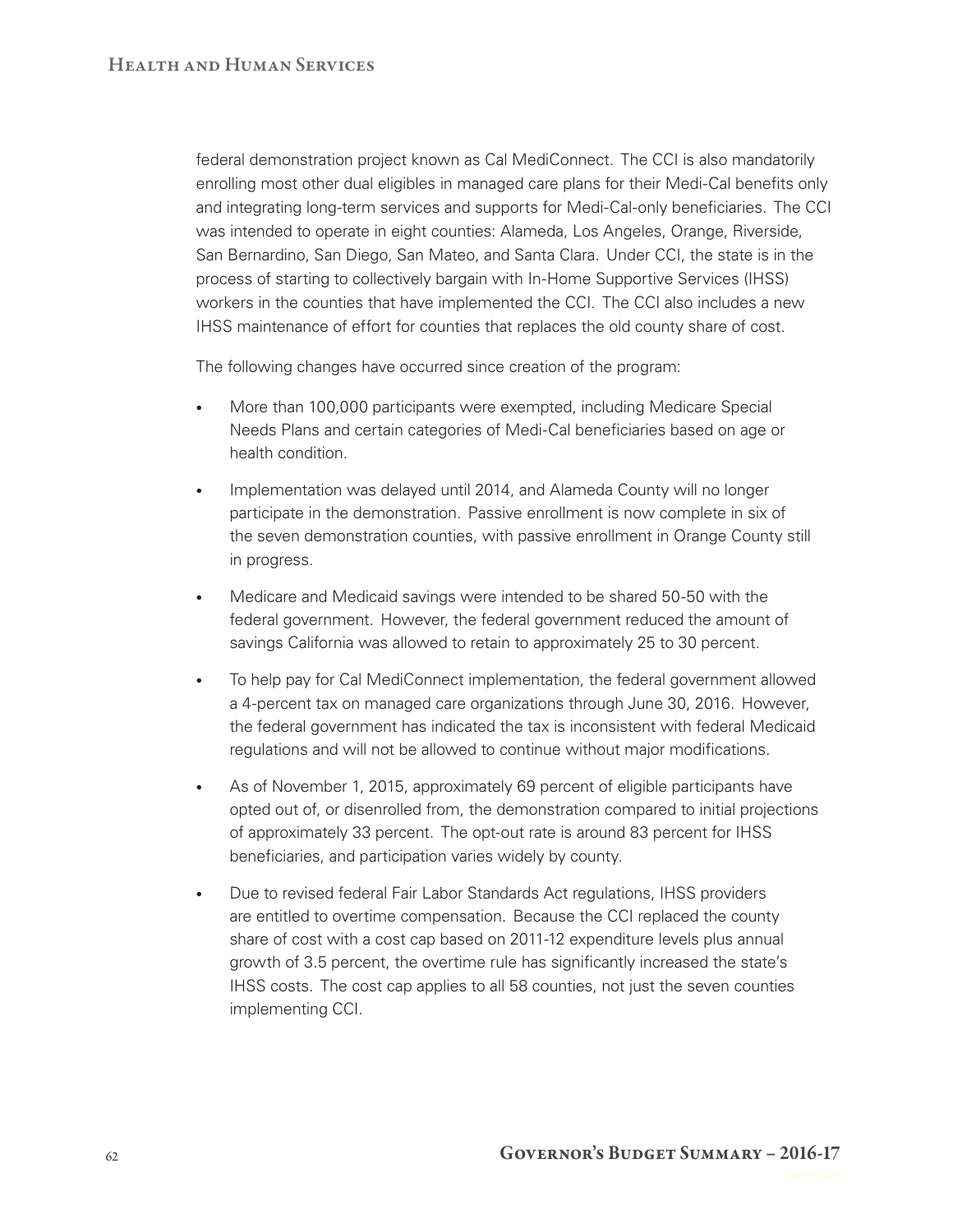Under current law, the Director of Finance is required to annually send to the Legislature a determination of whether the CCI is cost-effective. If the CCI is not cost-effective. the program would automatically cease operation in the following fiscal year. If the managed care tax is not extended, the Budget projects net General Fund costs for the CCI of approximately \$130 million in 2016-17 and beyond due to the factors outlined above.

The Administration proposes to continue to implement the CCI in 2016. Over the course of the next year, the Administration will seek ways to improve participation in the program and extend an allowable managed care organization tax. If the tax is not extended and participation is not improved by January 2017, the CCI would cease operating effective January 2018.

### MEDI-CAL 1115 WAIVER RENEWAL

Throughout 2015, California negotiated with the federal government to renew the Medi‑Cal Section 1115 "Bridge to Reform" Waiver, which was fundamental to the successful implementation of the Affordable Care Act. California subsequently received approval for the Waiver renewal, called Medi-Cal 2020, effective January 1, 2016 through December 31, 2020. The total initial federal funding in the renewal is \$6.2 billion over five years, with the potential for additional funding in the global payment program outlined below.

Medi‑Cal 2020 will enable California to continue the delivery system transformation of public hospital systems begun under the Bridge to Reform Waiver. It will also implement new efforts to further improve services across the Medi‑Cal program, including in the Medi-Cal dental program and in the treatment of high-risk, vulnerable populations.

The agreement includes the following core elements:

- A delivery system transformation and alignment incentive program for designated public hospitals and district/municipal hospitals that totals \$3.3 billion.
- A global payment program for designated public hospitals for services to the remaining uninsured. The program transitions around \$1 billion in current federal Disproportionate Share Hospital funding annually along with federal uncompensated care funding (initially \$276 million) into a value-based system aimed at improving care for the remaining uninsured.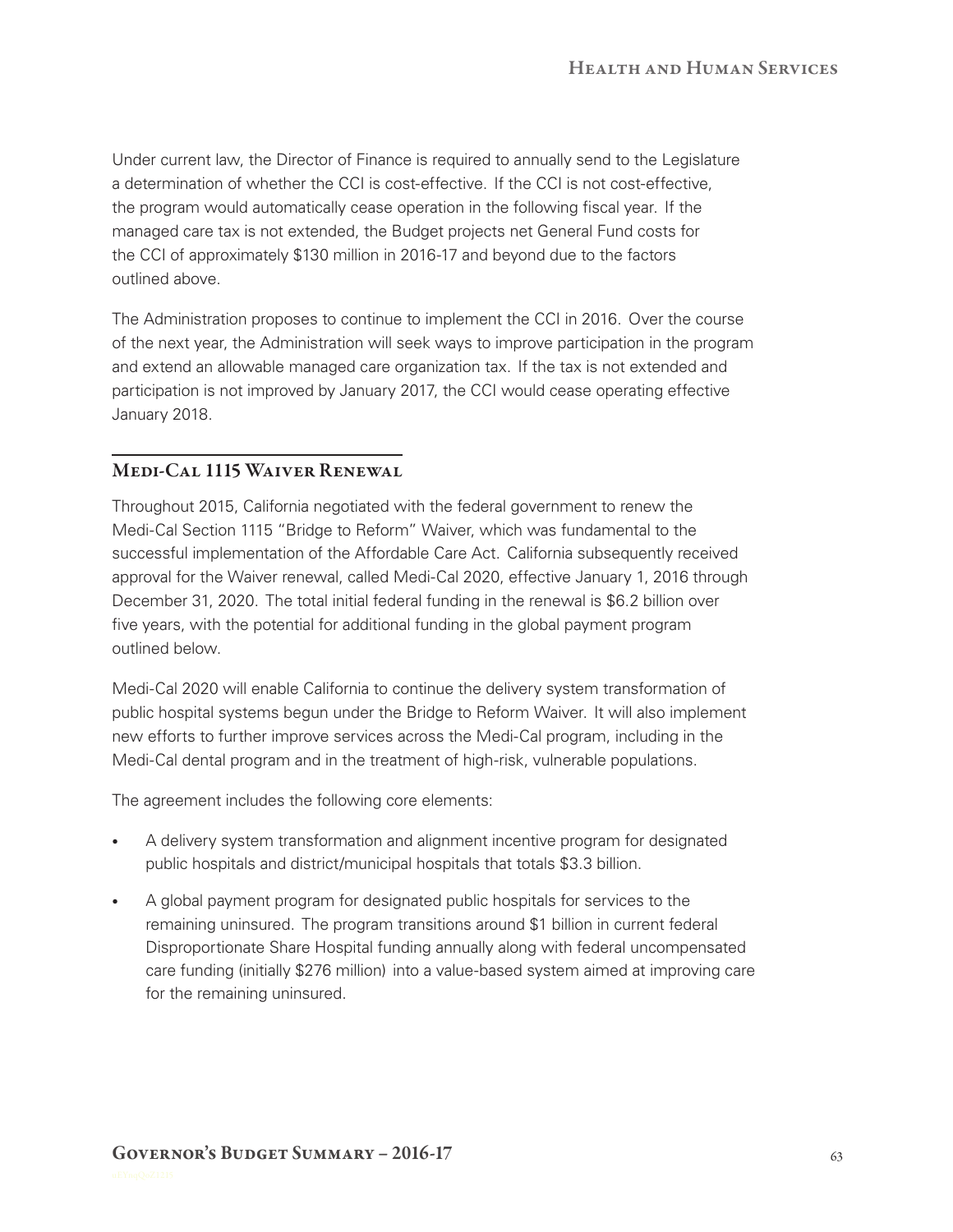- A whole person care pilot program that would integrate care for high-risk, vulnerable populations in a county‑based, voluntary program. The funding for this program would be up to \$1.5 billion.
- A dental transformation incentive program totaling \$750 million.

In addition to these programs outlined above, the federal government requires as a condition of the waiver an independent assessment of access to care and network adequacy for Medi-Cal managed care beneficiaries and independent studies of uncompensated care and hospital financing.

# 2011 Realignment Funding

In an effort to provide services more efficiently and effectively, 2011 Realignment shifted responsibility and dedicated funding for public safety services to local governments. In addition, community mental health programs previously funded in 1991-92 State-Local Realignment are now funded primarily by revenue dedicated for 2011 Realignment.

2011 Realignment is funded through two sources: a state special fund sales tax of 1.0625 cents totaling \$6.9 billion, and \$589.2 million in Vehicle License Fees. These funds are deposited into the Local Revenue Fund 2011 for allocation to the counties and are constitutionally guaranteed for the purposes of 2011 Realignment. Figure HHS-03 identifies the programs and funding for 2011 Realignment.

The Administration, in consultation with county partners and stakeholders, is continuing to develop an allocation for 2014‑15 funds in the 2011 Realignment Behavioral Health Services Growth Special Account. From 2014‑15 revenues, the Account has \$117 million. The first priority for growth funds is federal entitlement programs including Medi-Cal Specialty Mental Health (including those required by Early Periodic Screening, Diagnosis, and Treatment) and Drug Medi-Cal.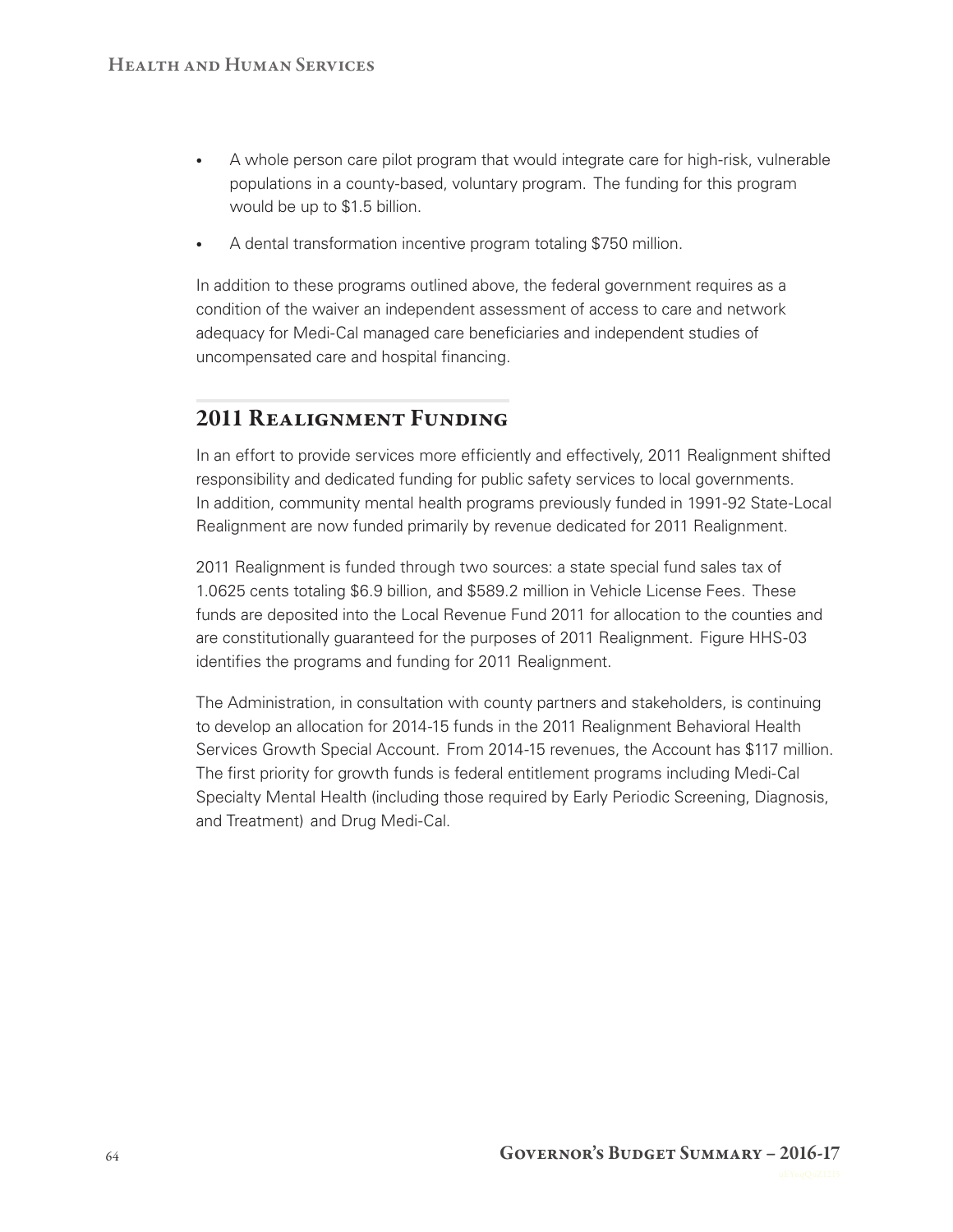|                                                                      | (Dollars in Millions) |                   |           |                   |           |                   |
|----------------------------------------------------------------------|-----------------------|-------------------|-----------|-------------------|-----------|-------------------|
|                                                                      | 2014-15               | 2014-15<br>Growth | 2015-16   | 2015-16<br>Growth | 2016-17   | 2016-17<br>Growth |
| <b>Law Enforcement Services</b>                                      | \$2,078.3             |                   | \$2,289.1 |                   | \$2,418.2 |                   |
| <b>Trial Court Security Subaccount</b>                               | 518.1                 | 14.5              | 532.5     | 12.9              | 545.4     | 13.8              |
| <b>Enhancing Law Enforcement Activities</b>                          | 489.9                 | 57.8              | 489.9     | 80.5              | 489.9     | 99.3              |
| <b>Community Corrections Subaccount</b>                              | 934.1                 | 173.4             | 1,107.5   | 96.8              | 1,204.3   | 103.4             |
| District Attorney and Public Defender                                | 15.8                  | 8.5               | 24.3      | 6.5               | 30.8      | 6.9               |
| Juvenile Justice Subaccount                                          | 120.4                 | 14.5              | 134.9     | 12.9              | 147.8     | 13.8              |
| Youthful Offender Block Grant Special                                |                       |                   |           |                   |           |                   |
| Account                                                              | (113.8)               | (13.7)            | (127.5)   | (12.2)            | (139.6)   | (13.0)            |
| Juvenile Reentry Grant Special                                       |                       |                   |           |                   |           |                   |
| Account                                                              | (6.6)                 | (0.8)             | (7.4)     | (0.7)             | (8.2)     | (0.8)             |
| <b>Growth, Law Enforcement Services</b>                              |                       | 268.7             |           | 209.6             |           | 237.2             |
| Mental Health <sup>2</sup>                                           | 1,120.6               | 13.4              | 1,120.6   | 12.0              | 1,120.6   | 12.8              |
| <b>Support Services</b>                                              | 3,022.1               |                   | 3,277.6   |                   | 3,505.2   |                   |
| <b>Protective Services Subaccount</b>                                | 1,970.7               | 138.5             | 2.109.2   | 107.8             | 2,217.0   | 115.2             |
| Behavioral Health Subaccount <sup>3</sup>                            | 1,051.4               | 117.0             | 1,168.4   | 119.8             | 1,288.2   | 128.0             |
| <b>Women and Children's Residential</b><br><b>Treatment Services</b> | (5.1)                 |                   | (5.1)     |                   | (5.1)     |                   |
| <b>Growth, Support Services</b>                                      |                       | 268.9             |           | 239.6             |           | 256.0             |
| <b>Account Total and Growth</b>                                      | \$6,758.6             |                   | \$7,136.5 |                   | \$7,537.2 |                   |
| <b>Revenue</b>                                                       |                       |                   |           |                   |           |                   |
| 1.0625% Sales Tax                                                    | 6,210.9               |                   | 6,566.1   |                   | 6,948.0   |                   |
| Motor Vehicle License Fee                                            | 547.7                 |                   | 570.4     |                   | 589.2     |                   |
| <b>Revenue Total</b>                                                 | \$6.758.6             |                   | \$7.136.5 |                   | \$7.537.2 |                   |

## Figure HHS-03 **2011 Realignment Estimate at 2016-17 Governor's Budget**

This chart reflects estimates of the 2011 Realignment subaccount and growth allocations based on current revenue forecasts and in accordance with the formulas outlined in Chapter 40, Statutes of 2012 (SB 1020).

 $1$  Base Allocation is capped at \$489.9 million. Growth does not add to the base.

2 Base Allocation is capped at \$1,120.6 million. Growth does not add to the base.

3 The Early and Periodic Screening, Diagnosis, and Treatment and Drug Medi-Cal programs within the Behavioral Health Subaccount do not yet have a permanent base.

### Department of Social Services

The Department of Social Services (DSS) serves, aids, and protects needy and vulnerable children and adults in ways that strengthen and preserve families, encourage personal responsibility, and foster independence. The Department's major programs include CalWORKs, CalFresh, In‑Home Supportive Services (IHSS), Supplemental Security Income/State Supplementary Payment (SSI/SSP), Child Welfare Services, Community Care Licensing, and Disability Determination. The Budget includes \$23.8 billion (\$8 billion General Fund) for DSS in 2016‑17.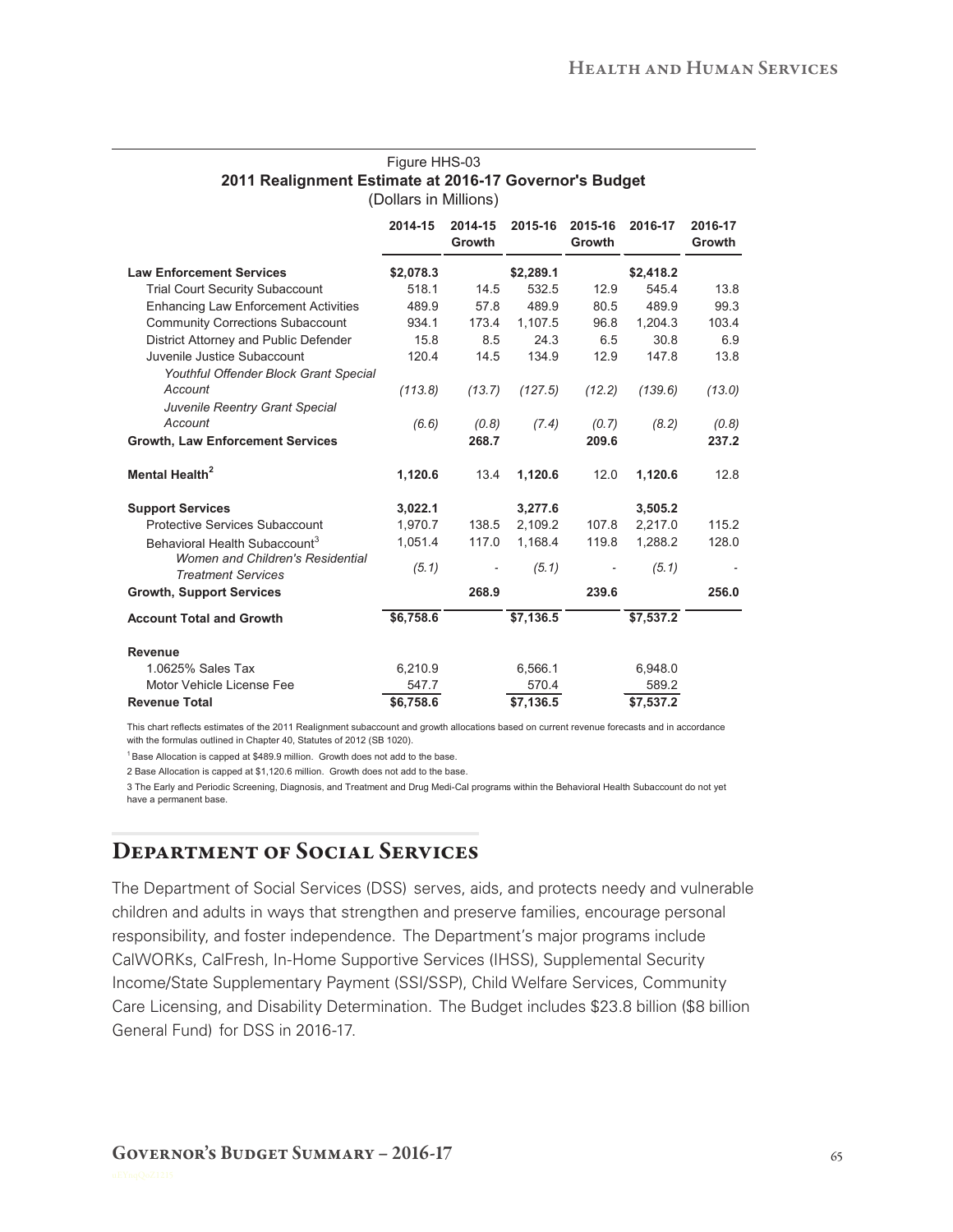Significant Adjustments:

- Continuum of Care Reform Resources— The Budget includes \$94.9 million (\$60.9 million General Fund) for DSS, DHCS, county child welfare agencies, and county probation departments to continue the implementation of the Continuum of Care reforms codified in Chapter 773, Statutes of 2015 (AB 403). The reforms emphasize home-based family care, improve access to services without having to change out-of-home placements to get those services, and increase the role of children, youth, and families in assessment and case planning. The measure establishes a core practice model to govern all services, whether delivered by a county or licensed provider organization, and provides medically necessary mental health services to children and youth in foster care regardless of their placement setting.
- CalFresh Assistance and Training— The Budget includes five positions and \$804,000 (\$261,000 General Fund) for DSS to provide technical assistance and training to the 19 largest counties on effective business processes for enrolling and retaining families in the CalFresh Program. Their work will be coordinated with Medi-Cal and the Department of Public Health's Women, Infants and Children program to provide appropriate nutrition assistance for young children.

#### California Work Opportunity and Responsibility to Kids

The CalWORKs program, California's version of the federal Temporary Assistance for Needy Families (TANF) program, provides temporary cash assistance to low‑income families with children to meet basic needs. It also provides welfare-to-work services so that families may become self-sufficient. Eligibility requirements and benefit levels are established by the state. Counties have flexibility in program design, services, and funding to meet local needs.

Total TANF expenditures are \$7.5 billion (state, local, and federal funds) in 2016-17. The amount budgeted includes \$5.4 billion for CalWORKs program expenditures and \$2.1 billion in other programs. Other programs primarily include expenditures for Cal Grants, Department of Education child care, Child Welfare Services, Foster Care, Department of Developmental Services programs, the Statewide Automated Welfare System, Work Incentive Nutritional Supplement, California Community Colleges child care and education services, and the Department of Child Support Services.

Average monthly CalWORKs caseload is estimated to be about 497,000 families in 2016‑17, a 5.5‑percent decrease from the 2015 Budget Act projection. Due to an improving economy, caseload has decreased every year from a peak of 587,000 in 2010‑11.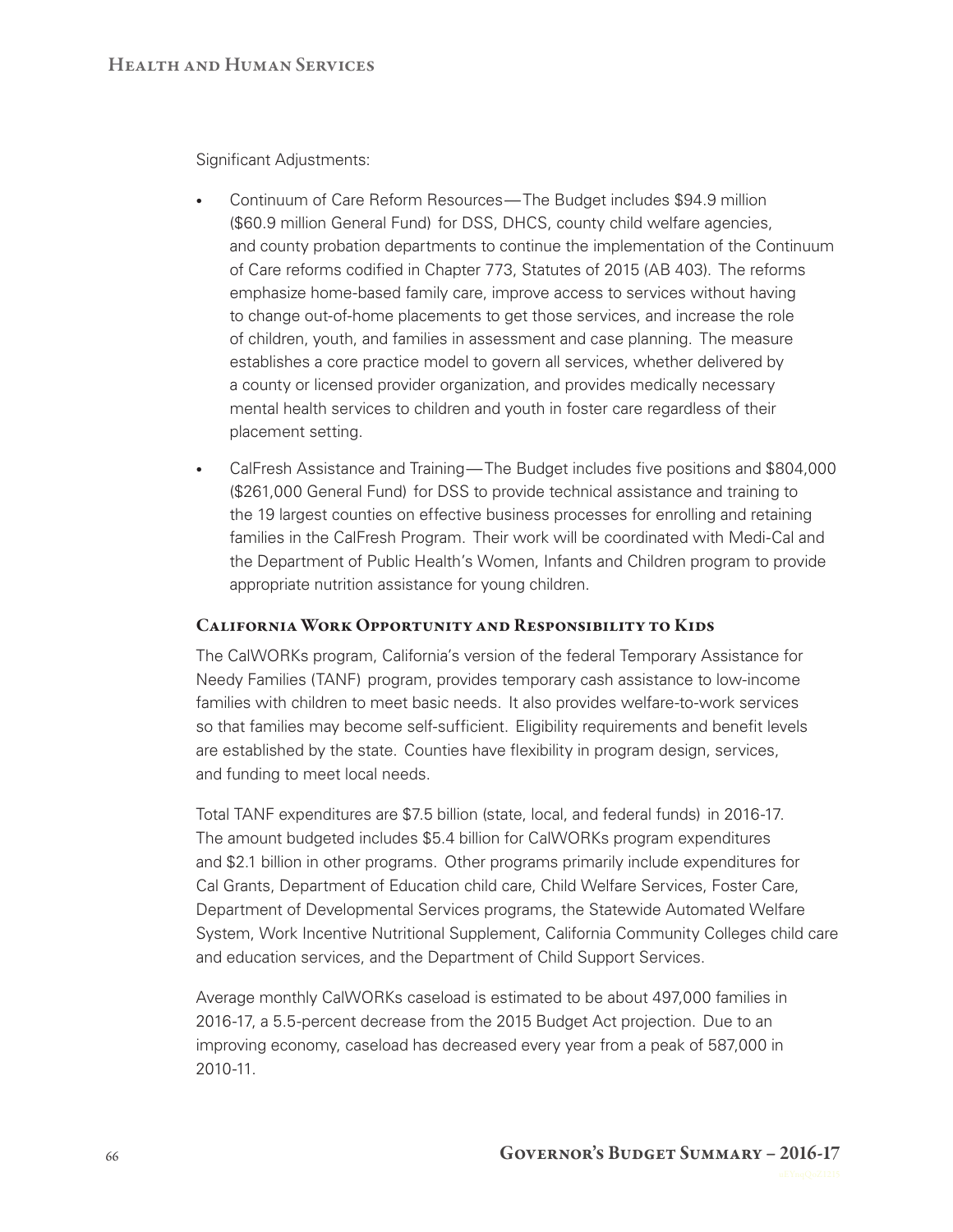### In-Home Supportive Services

The IHSS program provides domestic and related services such as housework, transportation, and personal care services to eligible low‑income aged, blind, and disabled persons. These services are provided to assist individuals to remain safely in their homes and prevent institutionalization. The IHSS program is also a key component of the CCI. IHSS has been incorporated into the managed care delivery system in the seven CCI counties, along with a range of long-term services and supports. For additional information on CCI, refer to the Department of Health Care Services section.

The Budget includes \$9.2 billion (\$3 billion General Fund) for the IHSS program in 2016‑17, an 8.4‑percent increase over the revised 2015‑16 level. Average monthly caseload in this program is estimated to be 490,000 recipients in 2016‑17, a 4.9‑percent increase from the 2015 Budget Act projection. General Fund costs in this program have doubled since 2010-11, while caseload has increased 12 percent.

The Budget proposes to restore the current 7-percent across-the-board reduction in service hours with proceeds from the managed care organization tax effective July 1, 2016. The cost to restore the 7‑percent reduction is estimated to be \$236 million in 2016-17. For additional information on the tax, refer to the Department of Health Care Services section.

Implementation of the U.S. Department of Labor regulations that require overtime pay for domestic workers is estimated to cost \$700.4 million (\$331.3 million General Fund) in 2015‑16 and \$942 million (\$443.8 million General Fund) annually thereafter. Chapters 29 and 488, Statutes of 2014 (SB 855 and SB 873), limit providers to a 66‑hour workweek. Providers who work for multiple recipients will be paid for their travel time between recipients, up to 7 hours per week.

In late December 2014, a federal district court ruled that a portion of the overtime pay regulations exceeded the Department of Labor's authority and voided the regulations. In August 2015, however, a U.S. Court of Appeals upheld the regulations. The ruling was appealed to the U.S. Supreme Court, but in October 2015, the Supreme Court denied the plaintiff's request for a motion to stay the appellate court's decision. The Court has not yet decided whether to consider the case.

To allow for an orderly transition, minimize confusion, and permit time for IHSS automation changes, implementation of the federal overtime rules for IHSS providers is anticipated to begin February 1, 2016. Increased rates to cover these costs for developmental services providers became effective December 1, 2015.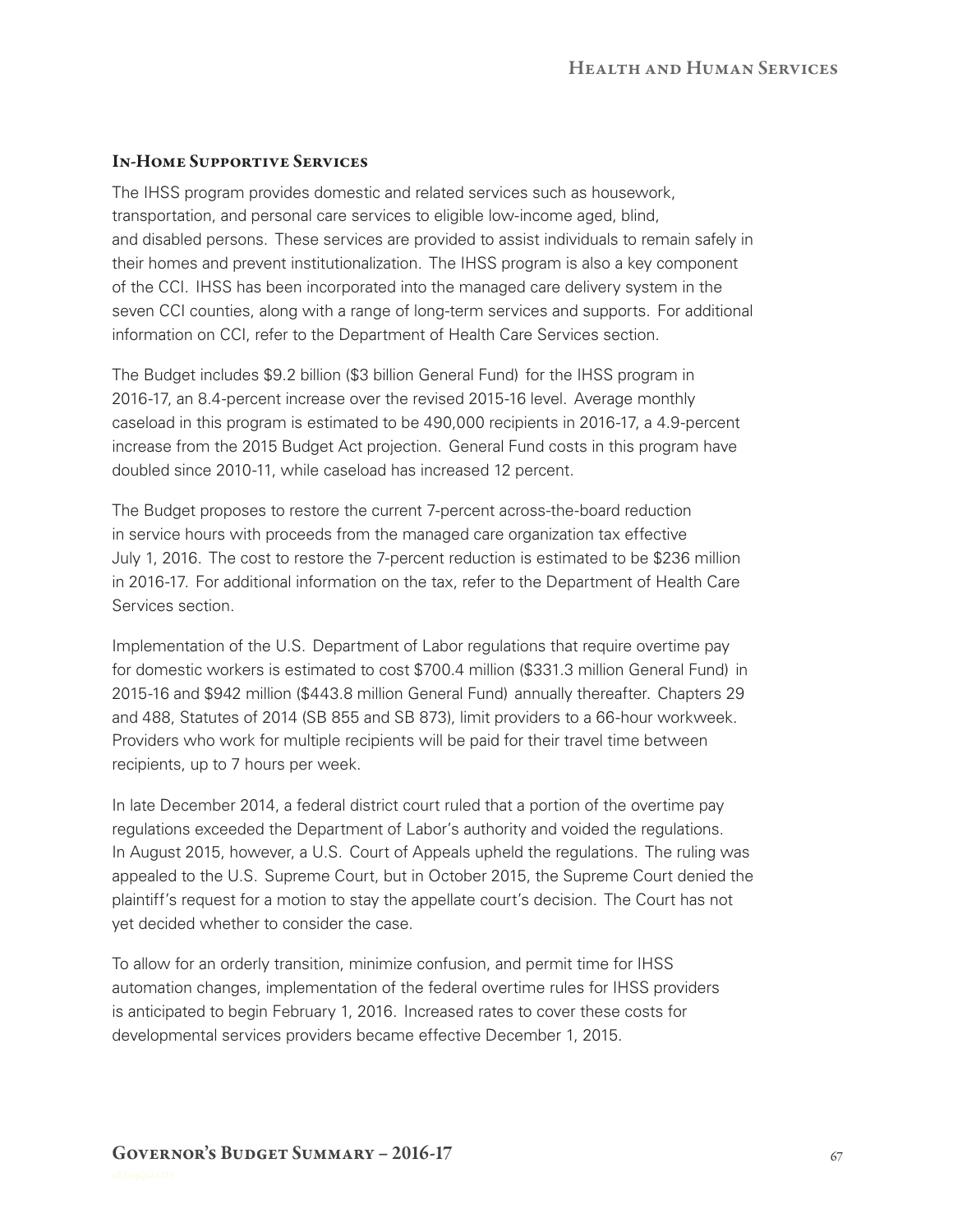#### Supplemental Security Income/State Supplementary Payment

The federal SSI program provides a monthly cash benefit to eligible aged, blind, and disabled persons who meet the program's income and resource requirements. In California, the SSI payment is augmented with an SSP grant. These cash grants assist recipients with basic needs and living expenses. The federal Social Security Administration (SSA) administers the SSI/SSP program, making eligibility determinations, computing grants, and issuing combined monthly checks to recipients. The state‑only Cash Assistance Program for Immigrants (CAPI) provides monthly cash benefits to aged, blind, and disabled legal non-citizens who are ineligible for SSI/SSP due solely to their immigration status.

The Budget includes \$2.9 billion General Fund for the SSI/SSP program. This represents a 2.8‑percent increase (\$76.8 million) over the revised 2015‑16 budget. The average monthly caseload in this program is estimated to be 1.3 million recipients in 2016-17, a slight increase over the 2015‑16 projected level. The SSI/SSP caseload consists of 71‑percent disabled persons, 28‑percent aged, and 1‑percent blind.

SSA applies an annual cost-of-living adjustment to the SSI portion of the grant equivalent to the year-over-year increase in the Consumer Price Index (CPI). The current CPI growth factor is a projected 1.7 percent for 2017. The Budget also includes \$40.7 million General Fund for a cost‑of‑living increase to the SSP portion of the grant equivalent to the increase in the California Necessities Index, which is estimated to be 2.96 percent. The increase would be effective January 1, 2017 and represents the first state‑provided cost-of-living increase since 2006.

Effective January 2016, maximum SSI/SSP grant levels are \$889 per month for individuals and \$1,496 per month for couples. Under the Budget, maximum SSI/SSP monthly grant levels will increase by \$17 and \$31 for individuals and couples, respectively, effective January 2017. CAPI benefits are equivalent to SSI/SSP benefits, less \$10 per month for individuals and \$20 per month for couples.

### DEPARTMENT OF STATE HOSPITALS

The Department of State Hospitals (DSH) administers the state mental health hospital system, the Forensic Conditional Release Program, the Sex Offender Commitment Program, and the evaluation and treatment of judicially and civilly committed patients. The Budget includes \$1.8 billion (\$1.7 billion General Fund) in 2016‑17 for support of DSH. The patient population is projected to reach a total of 7,323 in 2016-17.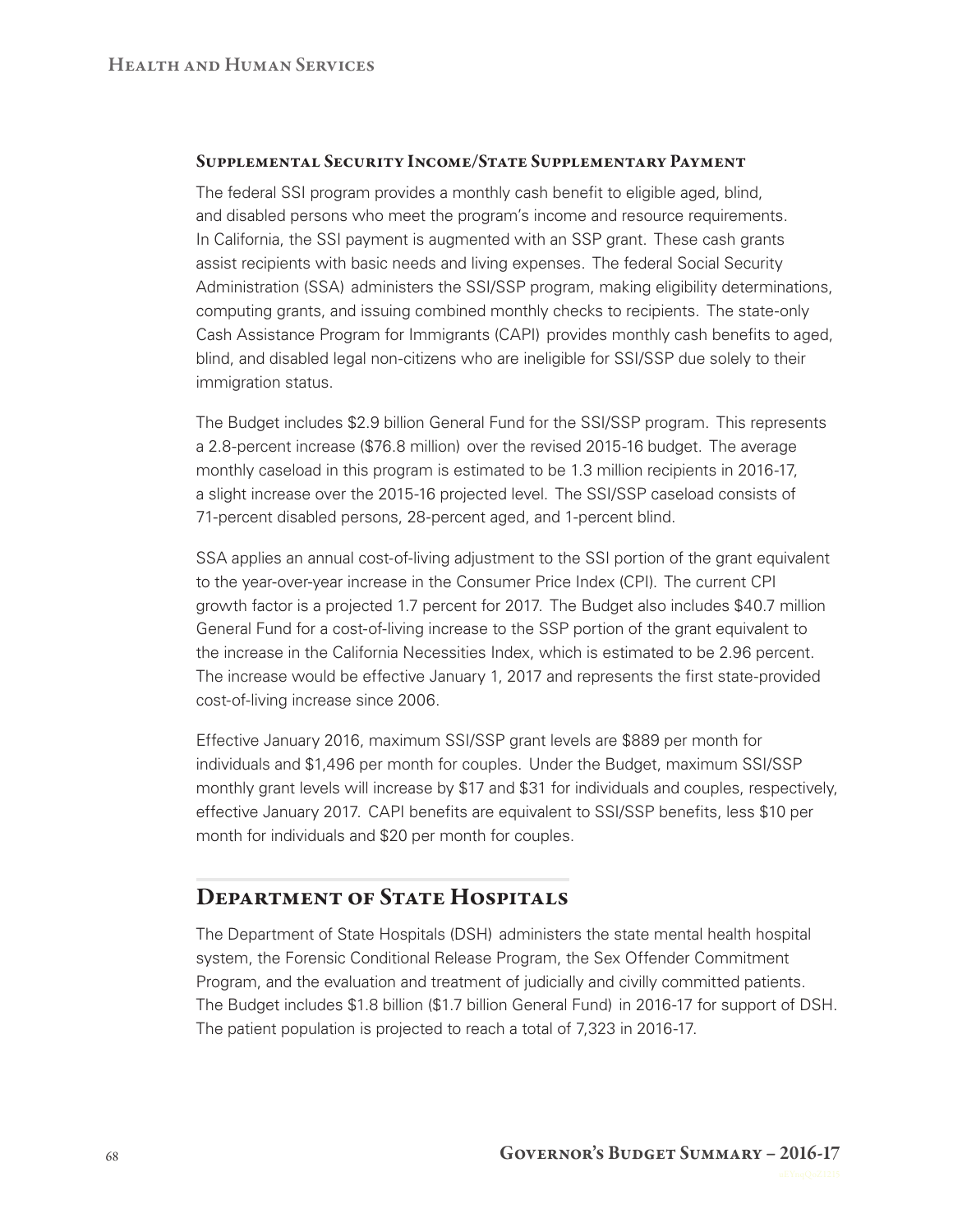Significant Adjustments:

- Unified Hospital Communications and Public Address System— The Budget proposes \$6.5 million General Fund and 2 positions in 2016‑17 to replace the aged public address systems and local area networks at the Coalinga and Patton hospitals.
- Sonoma Jail-Based Competency Treatment Beds— The Budget includes \$500,000 General Fund in 2015‑16 and \$1.5 million General Fund in 2016‑17 for DSH to contract with Sonoma County for 10 beds in its jail facility. With this request, DSH will support a total of 158 restoration of competency beds to serve incompetent to stand trial patients outside of the state hospitals, at a cost of approximately \$20 million General Fund annually.

### Department of Developmental Services

The Department of Developmental Services (DDS) provides individuals with developmental disabilities a variety of services that allow them to live and work independently or in supported environments. California is the only state that provides developmental services as an individual entitlement. The state is in the process of closing all the state‑operated developmental centers, except for the secure treatment area at the Porterville Developmental Center. By the end of 2016‑17, DDS estimates it will serve approximately 302,000 individuals with developmental disabilities in the community and 847 individuals in state‑operated developmental centers. For 2016‑17, the Budget includes \$6.4 billion (\$3.8 billion General Fund) for support of developmental services.

#### Developmental Center Closures

DDS carries out its responsibilities through 21 community-based, non-profit corporations known as "regional centers" and three state-operated developmental centers. The Administration announced in 2015 the planned closure for the three remaining developmental centers: Sonoma, Fairview and the general treatment area of Porterville.

To assist in the development of community resources for placement of current developmental center residents, the Budget includes \$146.6 million (\$127.2 million General Fund). This amount includes \$78.8 million General Fund specifically for Sonoma (\$24.5 million), Fairview (\$29.7 million), and Porterville (\$24.6 million).

As part of the developmental center closure activities, the Budget also includes \$18 million (\$12 million General Fund) to resolve open workers' compensation claims, inventory and archive clinical and historical records, execute an independent monitoring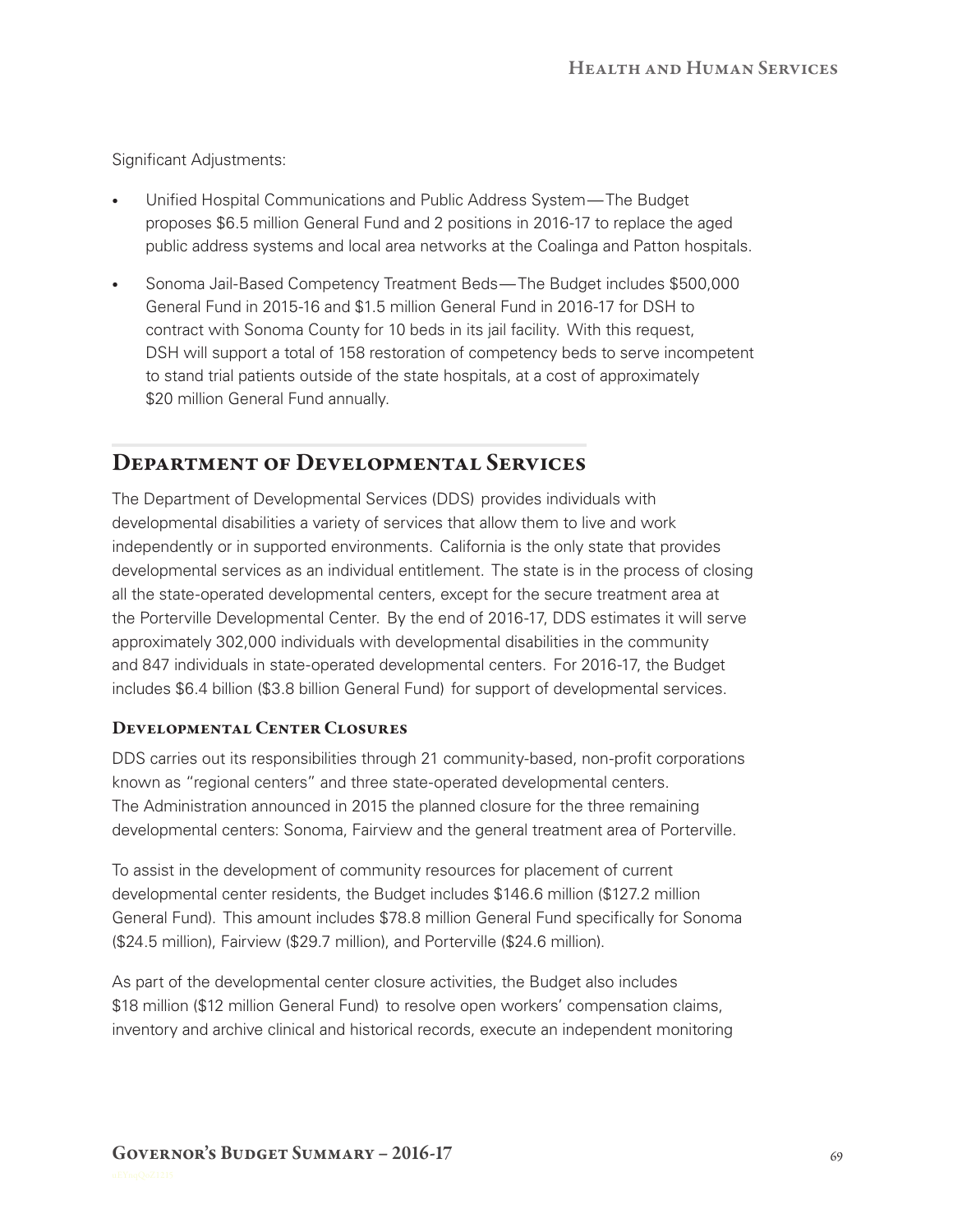contract as stipulated by the federal government, and relocate residents and their personal belongings.

#### Regional Center Services

The regional center system is projected to serve more than 300,000 individuals with developmental disabilities and their families in the budget year. Regional centers provide intake, assessment, eligibility determination, resource development, and case management services. The centers also work with the thousands of businesses and individuals providing developmental services in the community.

The shift of the remaining consumers from developmental centers to the community, which will be complete by 2021 (with the exception of the secure treatment program at Porterville and the Canyon Springs facility), increases the urgency to improve the state's oversight role, identify service cost drivers, and implement efforts that support the efficient delivery of quality services.

Since 2013-14, as shown in Figure HHS-04, regional center costs have grown from \$2.5 billion General Fund to \$3.1 billion General Fund in 2015-16. This represents a 24‑percent increase despite a freeze on provider rates. Caseload growth over the same

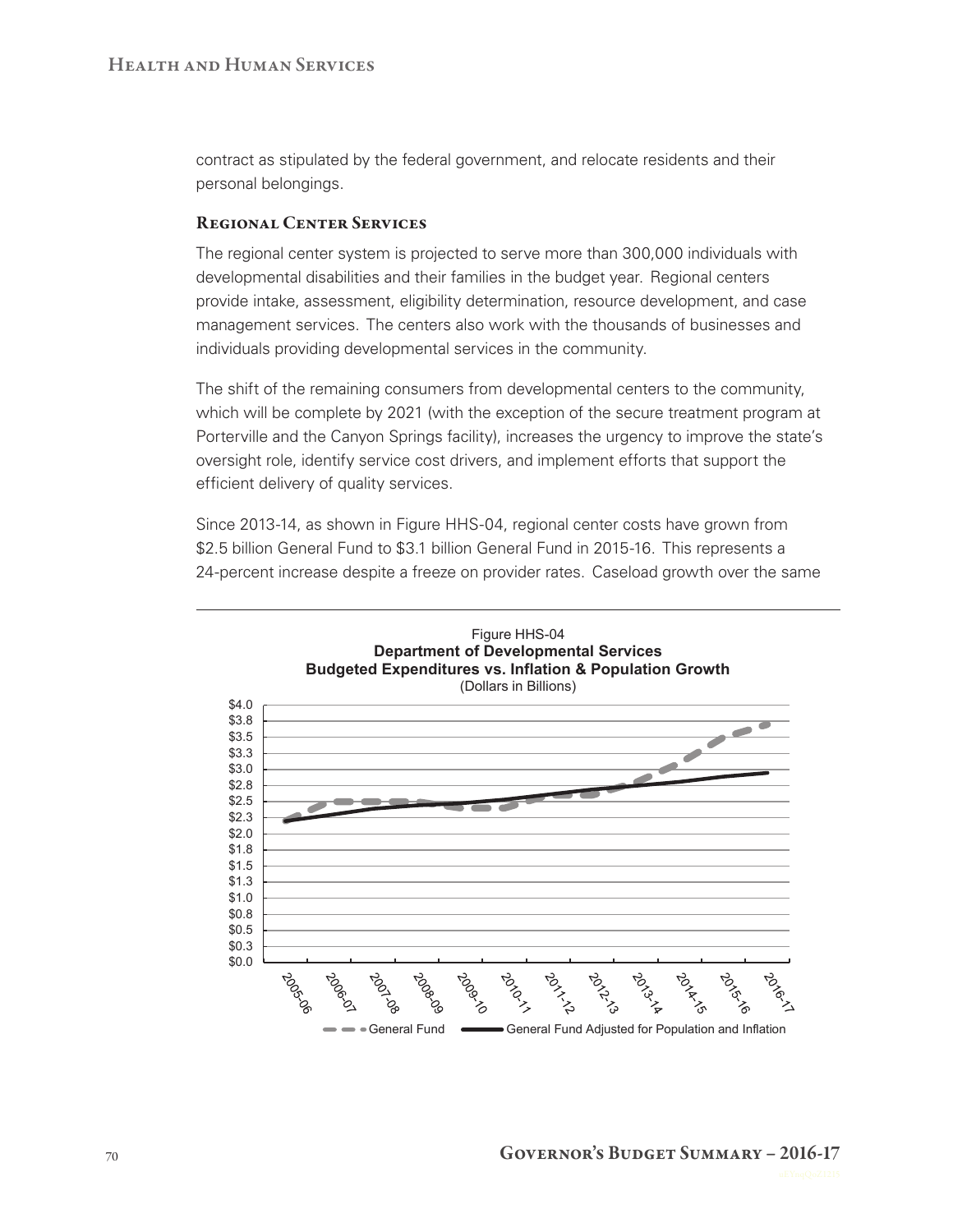period has been only 5.7 percent. Not all of the causes of this increase are known, although increases in autism services, an aging population, individuals transitioning from the developmental centers into the community, and individuals moving from their family homes into supported living arrangements, are all contributing to the increase. To improve the oversight and understanding of the regional center system, the Budget includes targeted resources to improve the data systems and research capacity of DDS. The Budget includes \$1.9 million (\$1.3 million General Fund) and 14 positions for audit functions and to create a new fiscal and research unit that will help develop accurate, reliable, and data‑driven programmatic information and service trends that can improve the administration of the regional center system.

Provider rates throughout the developmental services system have become a complex and layered patchwork over time. Many rates have been frozen for years, although rates have been increased recently for state and federal mandates such as minimum wage increases and overtime. The core staffing formula used to adjust regional center budgets based on the number of consumers served has not been adjusted for the majority of classifications since 1991. Under the Home and Community‑Based Services Waiver, the federal government is mandating many changes to the delivery of services in the community. In recognition of these demands, the Budget includes \$80 million (\$50 million General Fund) for the following targeted investments in the developmental services system:

- Establish 4-bed Alternative Residential Model homes rate—\$46 million (\$26 million General Fund). The rates for these homes are old and were originally based on a 6‑bed model, so providers have two fewer beds from which to derive revenue while maintaining the same overhead. The smaller 4‑bed model is increasingly used by regional centers. A large portion of regional center clients living outside their family home live in Alternative Residential Model homes.
- Case Managers— \$17 million (\$12 million General Fund). The federal government mandates a maximum caseload for each case manager employed by a regional center. These ratios were eroded during the recession to preserve direct services to regional center consumers and will be improved by the funding provided in the Budget.
- Compliance with Home and Community-Based Services Waiver requirements— \$15 million (\$11 million General Fund). The Department will target rate increases to providers to transition services like segregated day programs and